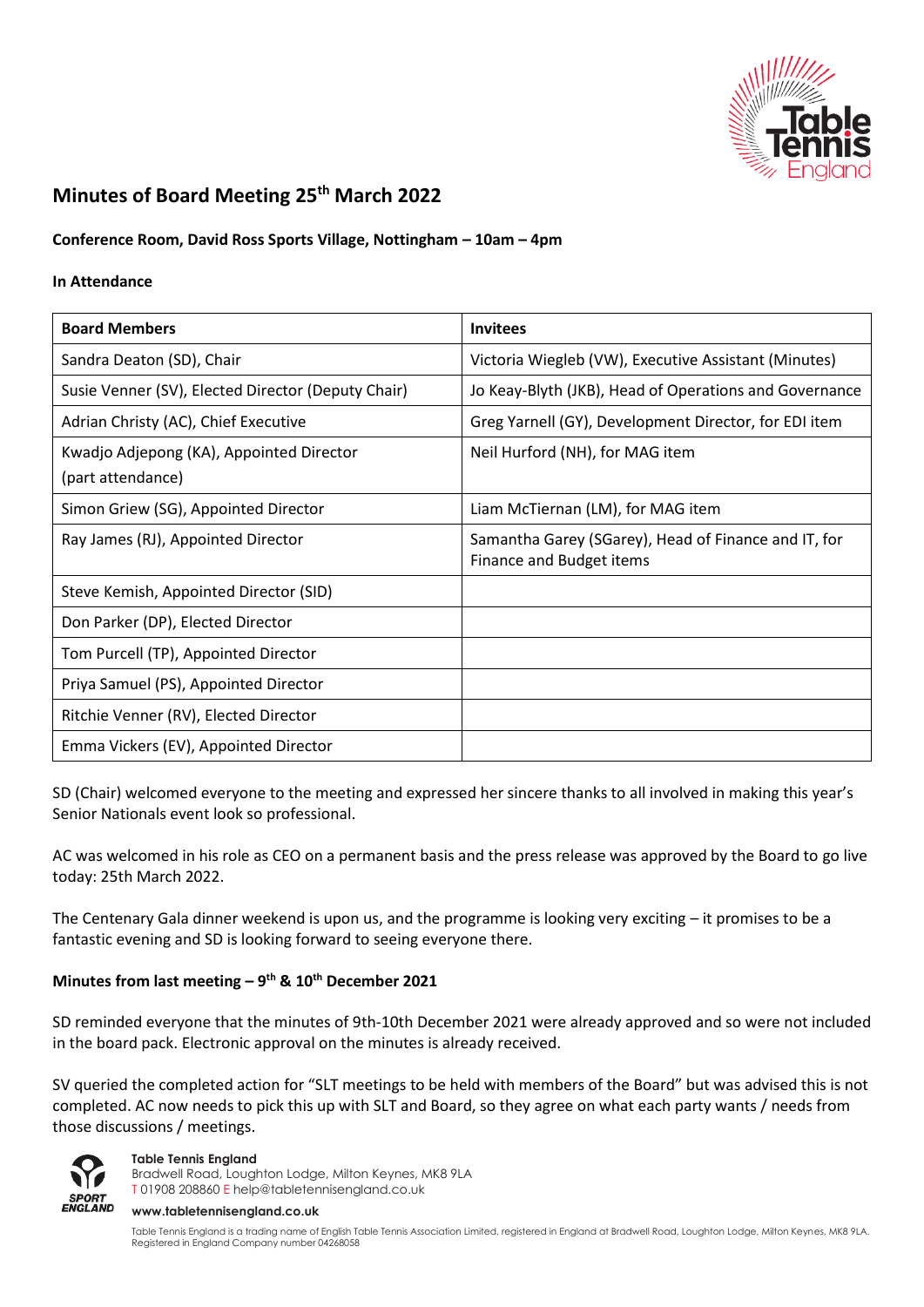

### **EDI**

Greg Yarnall was welcomed to the meeting and provided an update to the Board.

In brief, GY advised that a 6-month report is being released in April 2022 with some tweaks being made to the Level the Table strategy. The reason for this change is due to ensuring the objective to achieve gender parity has greater prominence

# **MAG Update**

SD introduced Neil Hurford (Chair of MAG) and Liam McTiernan (MAG) who joined the meeting.

A verbal update was provided to the Board by NH; Dave Randerson and Dean Nabarro have stood down from MAG due to other commitments.

Discussions took place about the cancellation of the Wolverhampton Grand Prix including the associated costs. NH suggested putting together a project brief to investigate the costs working alongside the Competition Review.

NH advised he will put together a report on transparency and accountability as this is on his agenda. He has presented the summary, but NH would like to publish something.

### **National Council Update**

SD provided an update on the meeting of 19th March.

#### **Finance Report including Finance Committee Report**

SGarey joined the meeting. Papers had been circulated.

SGarey advised of where we are with the yearend forecast, membership, revenue & donations we have received, but she was able to confirm that we do still have a deficit, not including the Centenary Costs, of approx. £15-£19k.

SV said it was not until the last Board meeting that she personally realised the state of the finances. SV questioned whether an early warning alarm system was in place?

SGarey advised a lack of increase in the membership fee, Covid and static funding have all accumulated to the financial situation. Moving forward, we remain vigilant, particularly of rising costs.

Further in-depth discussions took place on the members, the affiliations, budgets, living costs going up.

#### **Business Plan & Budget 2022-2023**

AC presented the business plan and focused on aligning Mission 2025 being a "Sport for All, For Life" and "Everyone Talking about Table Tennis". Our long-term purpose, vision and strategy are focuses for AC who will work closely with the Board and SLT along with a wider consultation.



#### **Table Tennis England**

Bradwell Road, Loughton Lodge, Milton Keynes, MK8 9LA T 01908 208860 [E help@tabletennisengland.co.uk](mailto:help@tabletennisengland.co.uk)

#### **[www.tabletennisengland.co.uk](http://www.tabletennisengland.co.uk/)**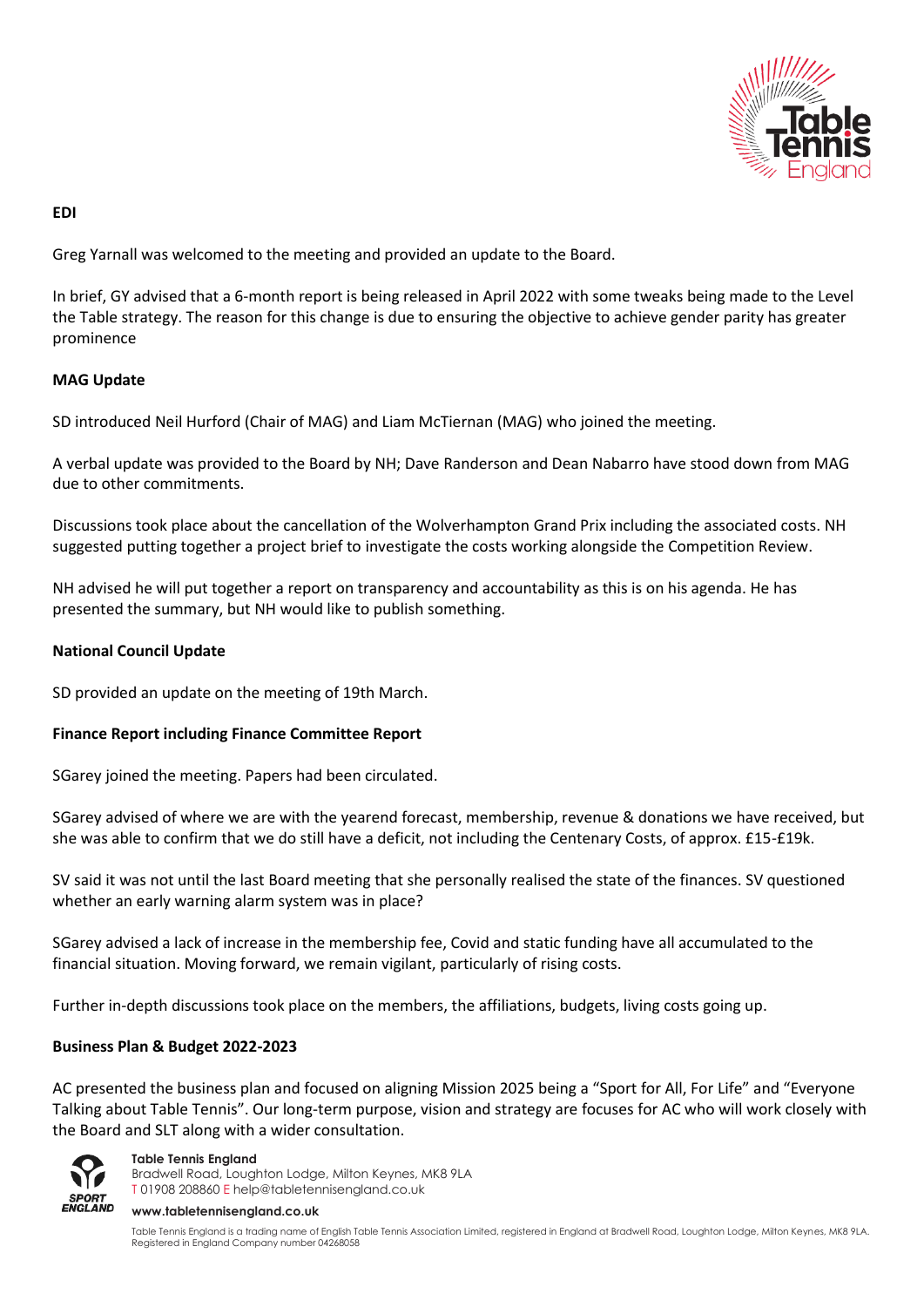

AC went through the objectives in detail and asked what it is we want to be proud of this year, and the steps we need to take to longer term success. AC confirmed that he will be introducing revised Management Reporting to Board from May.

A discussion was held on the financial impact of the Grand Prix, and how these can be mitigated, particularly as these events play an important role in the development of talented players.

The Board were reminded that they asked the SLT to achieve a break event budget; to do that this year required difficult, and perhaps unpopular choices; Table Tennis England simply does not have the resources to do everything.

**Decision:** The Board unanimously agreed the budgets.

AC asked that thanks are minuted to Simon Mills for his great work in ensuring 100% compliance regarding the UKAD Assurance Framework; the Chair of UKAD has confirmed to AC and SD that this has been achieved.

# **Great Britain Table Tennis (GBTT)**

#### Approval of the Articles of Association

SG provided a detailed update to the Board on the home nations including how they will all be equal Company Members. The new constituted Board will also have up to four independent Directors, one of whom will be appointed as Chair.

The Board were reminded that as CEO, AC is the Accountable Officer.

**Decision:** The articles were approved by unanimous decision

The Board had further discussions relating to SD in her current role on the GBTT Board and it was unanimously agreed that SD will continue in that role.

SV proposed that DP should have a role to play on the GB Committee - potentially as an additional delegate - as she believes DP had unparalleled expertise in GB table tennis. AC confirmed that the Company Members can have an additional delegate but without a vote.

#### **Code of Sports Governance Review**

JKB provided an update on the Code of Sports Governance Action Plan. The Governance & Risk Committee have approved the document.

**Decision:** The Code for Sports Governance action plan was approved by unanimous decision

The revised Skills & Diversity Matrix was sent out to the Board in advance of this meeting; SLT, MAG and National Council have also now fed into the document.

Board recruitment and timescales were discussed.



**Table Tennis England** Bradwell Road, Loughton Lodge, Milton Keynes, MK8 9LA T 01908 208860 [E help@tabletennisengland.co.uk](mailto:help@tabletennisengland.co.uk)

#### **[www.tabletennisengland.co.uk](http://www.tabletennisengland.co.uk/)**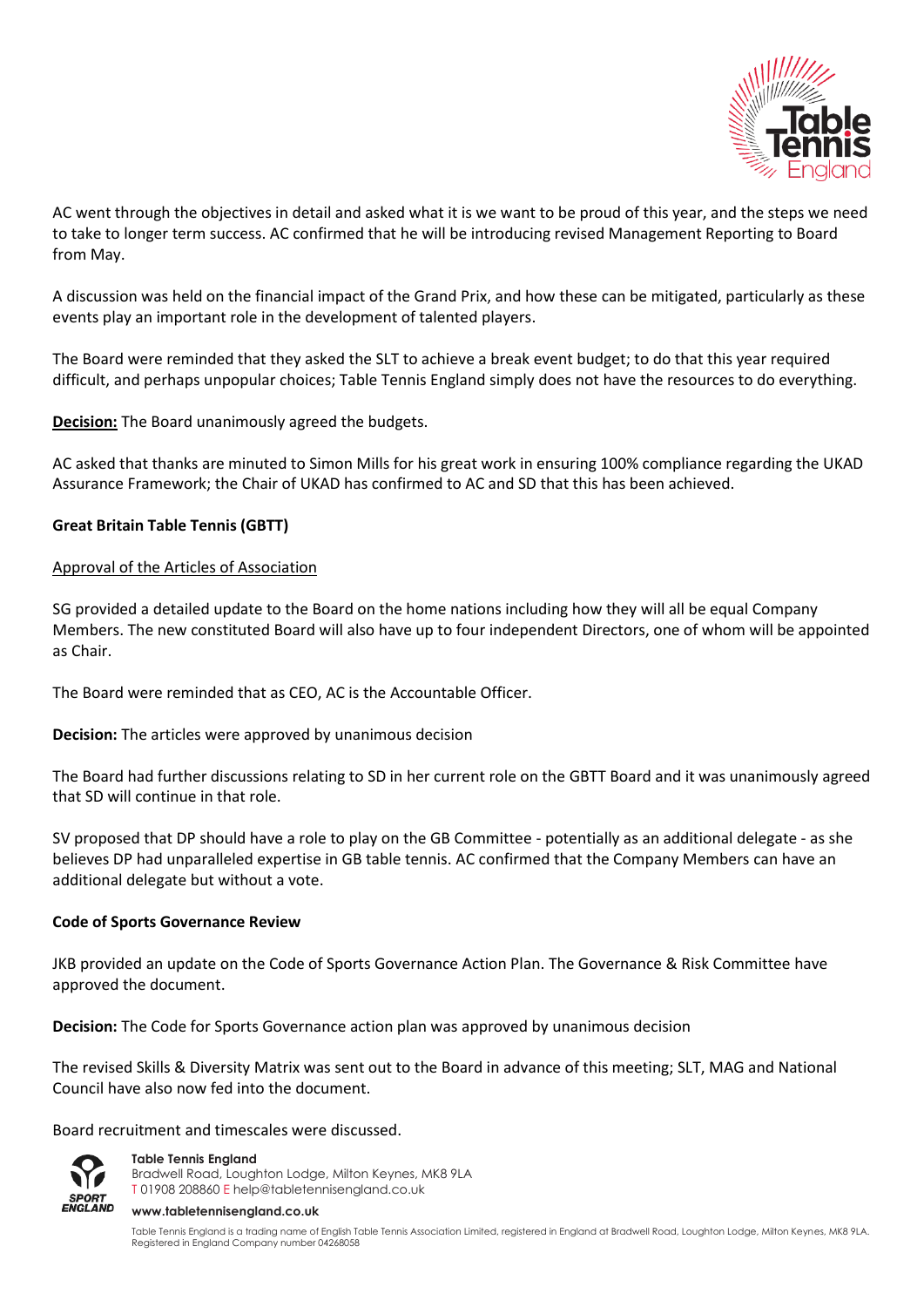

### **Resolutions to AGM for Approval**

SD opened the conversation on ensuring compliance with the revised Code for Sports Governance:

### Elected Directors

**Decision**: The resolution for Elected Directors was approved by unanimous decision to increase from 3 to 4.

# Affiliation Fees being approved by the Membership

The Code requires the Board to be the ultimate decision-making body.

It will be undoubtedly put our Sport England and UK Sport funding at risk if this is not approved.

Discussions took place and the Board unanimously agreed to demonstrate the necessity to communicate with the membership on the principle.

**Decision:** The Board unanimously agreed for the Resolutions to go to the Rules Committee

#### **Risk Policy**

JKB advised this has gone through the Governance & Risk Committee.

**Decision:** The Board unanimously agreed the Risk Policy

# **Embedding Safeguarding into the Strategy**

EV advised Board that she attended the "Embedding Safeguarding into the Strategy" course with Sport England. EV asked for a small group to be set up to discuss and take this further. This was approved.

# **Workforce Protection Policy**

JKB advised on the situation that has arisen with regards to the issues of unacceptable behaviour towards our workforce.

AC reiterated that there must be a zero tolerance to abuse, and the behaviour of some people is not acceptable. This policy enables a quick way of dealing with this. The Board were also advised that there is a meeting scheduled on a Monday after an event to address any issues, so it is dealt with swiftly.

**Decision:** The Board unanimously approved the Workforce Protection Policy

#### **Board Evaluation Outcomes**

One of the outcomes was the relationship with Board and SLT. SD welcomed ideas on how we get a closer relationship with SLT and the Board.



**Table Tennis England** Bradwell Road, Loughton Lodge, Milton Keynes, MK8 9LA T 01908 208860 [E help@tabletennisengland.co.uk](mailto:help@tabletennisengland.co.uk)

#### **[www.tabletennisengland.co.uk](http://www.tabletennisengland.co.uk/)**